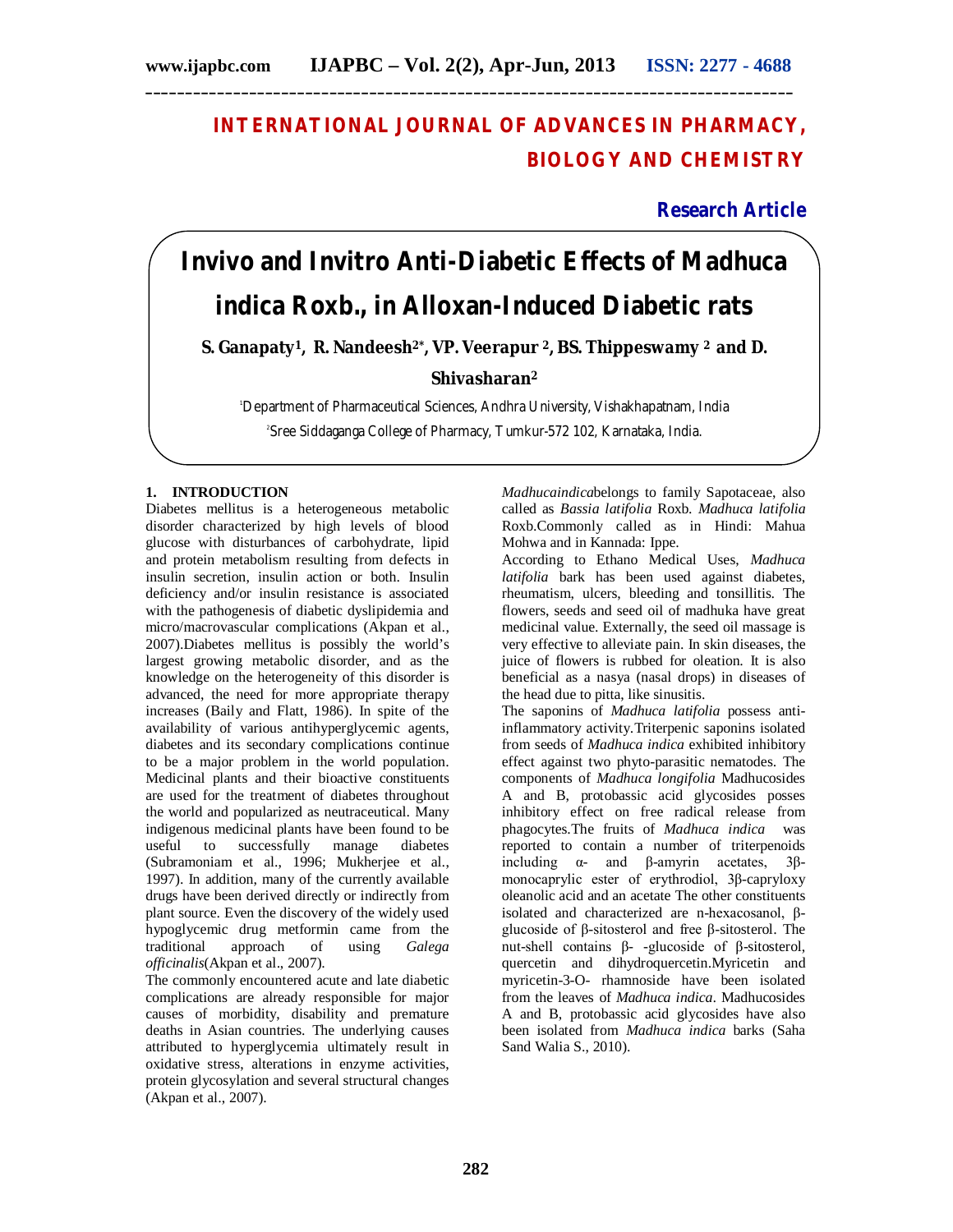#### **2. MATERIALS AND METHODS**

#### **2.1. Chemicals**

Alloxan was purchased from Hi-media, Mumbai. Carboxy methyl cellulose was procured from SD fine chemicals, Mumbai. All chemicals used were of analytical grade.

#### **2.2. Plant material and extraction**

The bark of *Madhucaindica*was collected in and around Siddarabetta region, Tumkur dist, Karnataka. The plants were identified and authenticated by Professor K. Siddappa, HOD, Department of Botany, Sree Siddaganga College of Science and a voucher specimen of the plants were kept in the college herbarium.

The shade-dried, coarsely powdered bark (2 kg) was extracted exhaustively with ethanol in a Soxhlet for 4-5 hand the extract thus obtained wasconcentrated to a small volume under vacuum using a rotary evaporator (Buchi rotavapor, Switzerland). Then extract was evaporated to dryness in a vacuum desiccator (J.R. Industrial Corporation, Mumbai, India) and stored in air tight container. The percentage yield of the extract (MIEE) was found to be 4.55% w/w. phytoconstituents.The shade dried, coarsely powdered plant material after extracted with ethanol was subjected extract with distilled water and concentrated same as above mentioned in ethanolic extraction. The percentage yield of the extract (MIAE) was found to be 2.35% w/w. The extracts thus obtained were kept in a glass container.

#### **2.3. Animals**

Wistar rats of either sex weighing 150-250 g were used for the study. The animals were obtained from the inbred animal colony of central animal house, Sree Siddaganga College of Pharmacy, Tumkur. The animals were maintained under controlled conditions of temperature (23  $\pm$  2°C), humidity (50  $\pm$  5%) and 12-h light-dark cycles. The animals were randomized into experimental and control groups and housed three in sanitized polypropylene cages containing sterile paddy husk as bedding. They had free assessed to standard pellets as basal diet and water *ad libitum*. Animals were habituated to laboratory conditions for 48 hours prior to

experimental protocol to minimize if any of nonspecific stress. All the studies conducted were approved by the Institutional Animal Ethical Committee (IAEC) of Sree Siddganga College of<br>Pharmacy. Tumkur. Karnataka Pharmacy, (SSCPT/IAEC.clear/80/09-10).According to prescribed guidelines of Committee for the Purpose of Control and Supervision of Experiments on Animals (CPCSEA), Government of India.

#### **2.4. Determination of acute Toxicity**

Acute toxicity study was carried out for MIEE and MIAE extracts using female albino mice (20-30 g) those maintained under standard husbandry conditions. The maximum upper limit dose 3000 mg/kg of above mentioned extracts were administered orally to three female mice. The animals were observed continuously for one hour, then frequently for four hours and later at the end of 24 h. After administration of the extracts, the animals were observed for behavioral changes. Further, animals were observed daily for 15 days, and mortality was recorded.

#### **2.5. Effect of MIEE and MIAE in standardized Invivo diabetic model**

2.5.1.Alpha- amylase inhibition assay(Sheikh et al., 2008).

Alpha-amylase activity was carried out by starchiodine method. 10  $\mu$ L of  $\alpha$ -amylase solution (0.025) mg/mL) was mixed with  $390 \mu L$  of phosphate buffer (0.02 M containing 0.006 M NaCl, pH 7.0) containing different concentration of extracts. After incubation at 37  $\degree$ C for 10 min, 100  $\mu$ L of starch solution (1%) was added, and the mixture was reincubated for 1 h. Next, 0.1 mL of 1% iodine solution was added, and after adding 5 mL distilled water, the absorbance was taken at 565 nm.<br>Sample, substrate and  $\alpha$ -amylase blank substrate and  $\alpha$ -amylase blank determinations were carried out under the same reaction conditions. Inhibition of enzyme activity was calculated as  $(\%)=(A-C) X100/ (B-C)$ , where,  $A=$  absorbance of the sample,  $B=$  absorbance of blank (without  $\alpha$ -amylase), and C= absorbance of control (without starch).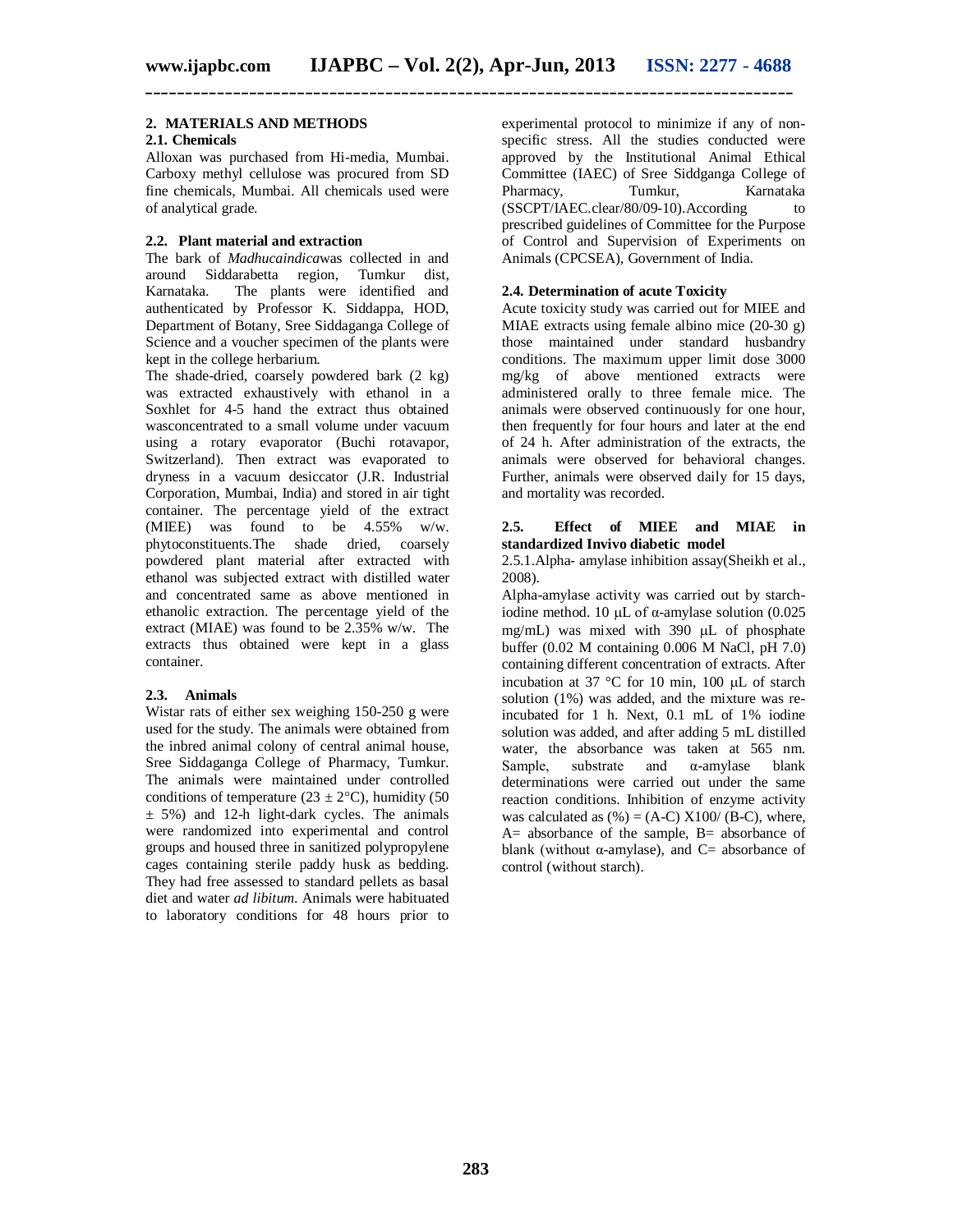

**Chart. 1: Schematic flow chart of -amylase enzyme inhibition assay procedure**

#### **2.5.2. Alpha-glucosidase inhibition assay(Matsui et al., 2007)**

Alpha-glucosidase activity can be measured in-vitro by determination of the reducing sugar (glucose) arising from hydrolysis of sucrose by  $\alpha$ -glucosidase enzyme, isolated from small intestine of rat.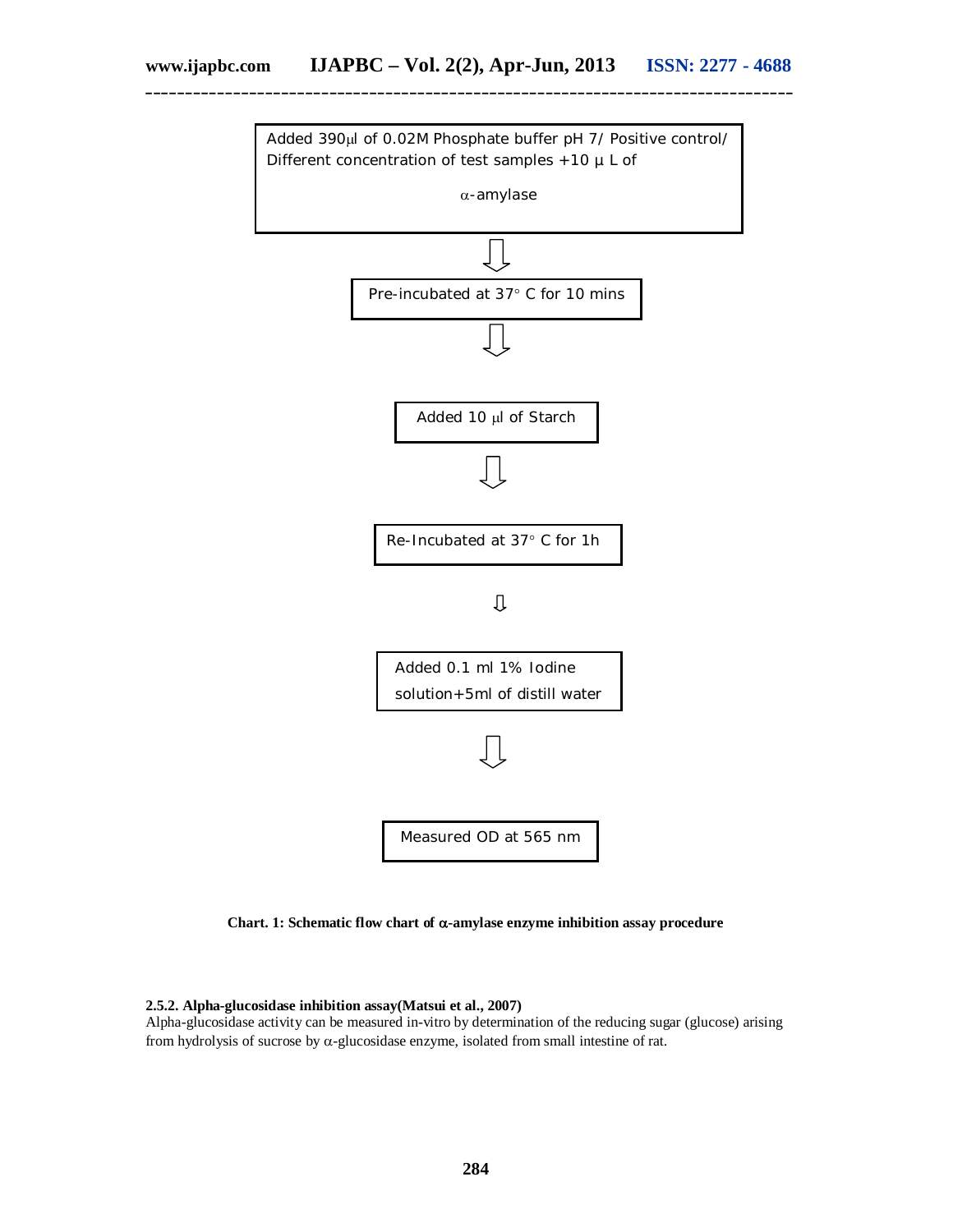

# **2.6. Effect of MIEE and MIAE in standardized alloxan-induced diabetic rat model**

**2.6.1. Induction of Diabetes mellitus**

An i.p. injection of alloxan (100 mg/kg body weight) was administered, later (20 mg/kg body weight) was administered in the next day to five animals per group, in a volume of 4 ml/kg after overnight fasting for 12 h.After five day post alloxan administration, SG levels were estimated by the enzymatic glucose oxidase method. Rats showing SG level > 250 mg/dl were considered as diabetic and included in the study.

#### **2.6.2. Experimental design Single-dose one-day study**

The experimental rats were divided into five groups of six rats each treated asGroup 1:Normal control (NC) received 1% CMC; Group 2:Diabetic control (DC) received 1% CMC; Group 3:DC rats treated with MIEE (100 mg/kg, p.o.); Group 4:DC rats treated with MIEE (300 mg/kg, p.o.);Group 5:DC rats treated with MIAE (100 mg/kg, p.o.); Group 6:DC rats treated with MIAE (300 mg/kg, p.o.); Group 7:DC rats treated with glibenclamide [GLB] (10 mg/kg, p.o.)

Blood samples were collected at 0, 2, 4 and 6 h after extract/GLB administration. SG was estimated by the enzymatic glucose oxidase method. Percentage reduction in glycemia was calculated with respect to the initial (0 h) level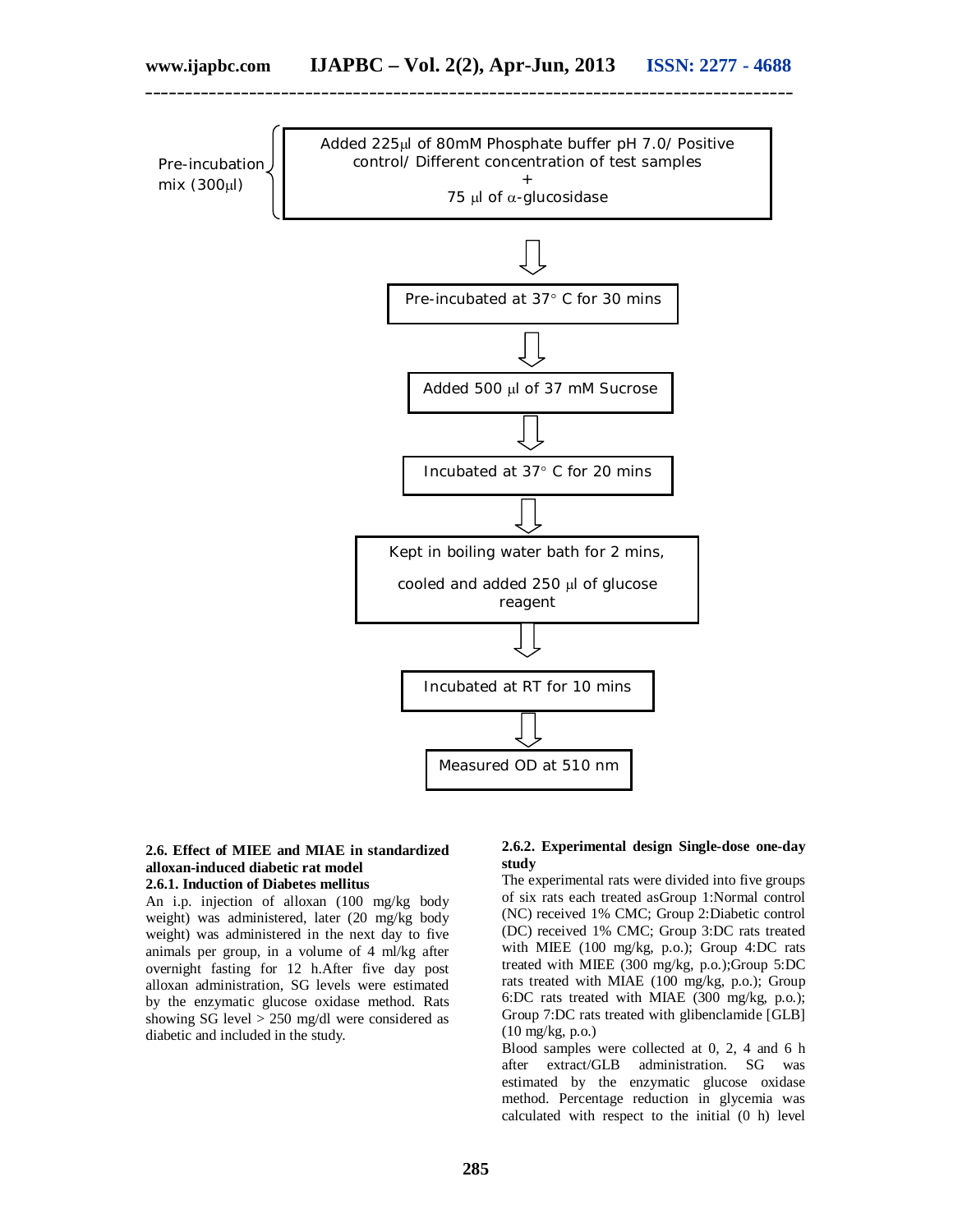according to: Percentage reduction in glycemia =  $[(Gi - Gt)/Gi] \times 100$ ; Where Gi is initial glycemia and Gt is glycemia at 2, 4, and 6h (Veerapur et al., 2010).

#### **2.6.3. Experimental design for Multiple-dose 15 days study**

The above groups of animals were further treated with respective doses of MIEE , MIAE and GLB for 15 days in order to evaluate the chronic effect of extract/GLB treatment on hyperglycemia. Whereas, GLB (0.5 mg/kg, p.o./day) was administered for eight weeks. Percentage reduction in glycemia was calculated with respect to the initial (0 day) level according to percentage reduction in glycemia =  $[(Gi - Gt)/Gi] \times 100;$ Where Gi is initial glycemia and Gt is the glycemia value at 15 day (Veerapur et al., 2010).

#### **2.6.4. Oral glucose tolerance test (OGTT)**

On 10 day, glucose tolerance of various groups was estimated by a simple OGTT. Glucose (2 g/kg) was administered to 12 h fasted rats and blood samples

were collected from the retro-orbital plexus at 0 (before glucose load), 30, 60 and 120 min after glucose administration. SG was estimated by the enzymatic glucose oxidase method. The results were expressed as integrated area under curve for glucose (AUC<sub>glucose</sub>), which was calculated by trapezoid rule. (Vishwakarma et al., 2003).

#### **2.6.7. Estimation of biochemical parameters**

At the end of the treatment schedule, blood samples were collected from retro-orbital plexus. Serum was separated and triglyceride (STG), total cholesterol (STC) and HDL-cholesterol (HDLc)were analyzed by semi-autoanalyser (Qualigen, Mumbai) using diagnostic reagent kit (ERBA diagnostics Mannheim GMBH, Germany VLDL-cholesterol (VLDL-c) and LDL-cholesterol (LDL-c) in serum were calculated as per Friedewald's equation (Friedewald et al., 1972). The markers of dyslipidemia such as TC/HDL-c and LDL-c/HDL-c ratios were also calculated.

VLDL - c = 
$$
\frac{\text{Triglyceri de}}{5}
$$
  
LDL - c = Total cholesterol -  $\frac{\text{Triglyceri de}}{5}$  - HDL - c

#### **2.6. Statistical analysis**

The data were expressed as mean  $\pm$  S.E.M. Statistical comparisons were performed by Oneway ANOVA followed by Tukey's post hoc test using GraphPad Prism Version 5.0 (San Diego, CA).

#### **3. RESULTS**

#### **3.1. Acute oral toxicity studies**

Animals showed good tolerance to single doses of MIEE and MIAE in doses as high as 2 g/kg and were non-lethal. Therefore 100 and 300 mg/kg of MIEE and MIAE were selected for the present study.Further, administration of both the doses of MIEE and MIAEfor fifteen-days did not produce any noticeable signs of toxicity (behavioral changes).

# **3.2. Effect of MIEE and MIAE in standardized invitro diabetic rats**

# **3.2.1. Alpha- amylase inhibition assay**

The extracts exhibited  $IC_{50}$  less than 100  $\mu$ g/mL will be considered active in comparison with Acarbose standard. Madhuca indica aqueous extract (MIAE), Madhuca indica ethanolic extract (MIEE),showed enzyme inhibition activity with IC<sub>50</sub> 19.00,64.00, 64 $\mu$ g/mL respectively.

#### **3.2.2. Alpha-glucosidase inhibition assay**

The extracts exhibited IC<sub>50</sub> less than 100  $\mu$ g/mL will be considered active in comparison with Acarbose standard. Madhuca indica aqueous extract (MIAE), Madhuca indica ethanolic extract (MIEE),does not show enzyme inhibition.

#### **3.3. Effect of MIEE and MIAE in standardized alloxan-induced diabetic rats 3.3.1. Single-dose one-day study**

A single dose of MIEE (100 and 300 mg/kg) to the diabetic rats not showed any significant changes in SG levels when compared diabetic control rats. Administration of MIAE at the dose of 100 and 300 mg/kg exhibited significant (P<0.05 and P<0.001) reduction in SG levels at  $4<sup>th</sup>$  and  $6<sup>th</sup>$  hours of administration when compared to basal levels (0 h). MIAE 300 mg/kg treatment showed better activity at  $6<sup>th</sup>$  h of administration compared to lower dose. Whereas, administration of GLB showed significant (P<0.05; P<0.001) reduction is SG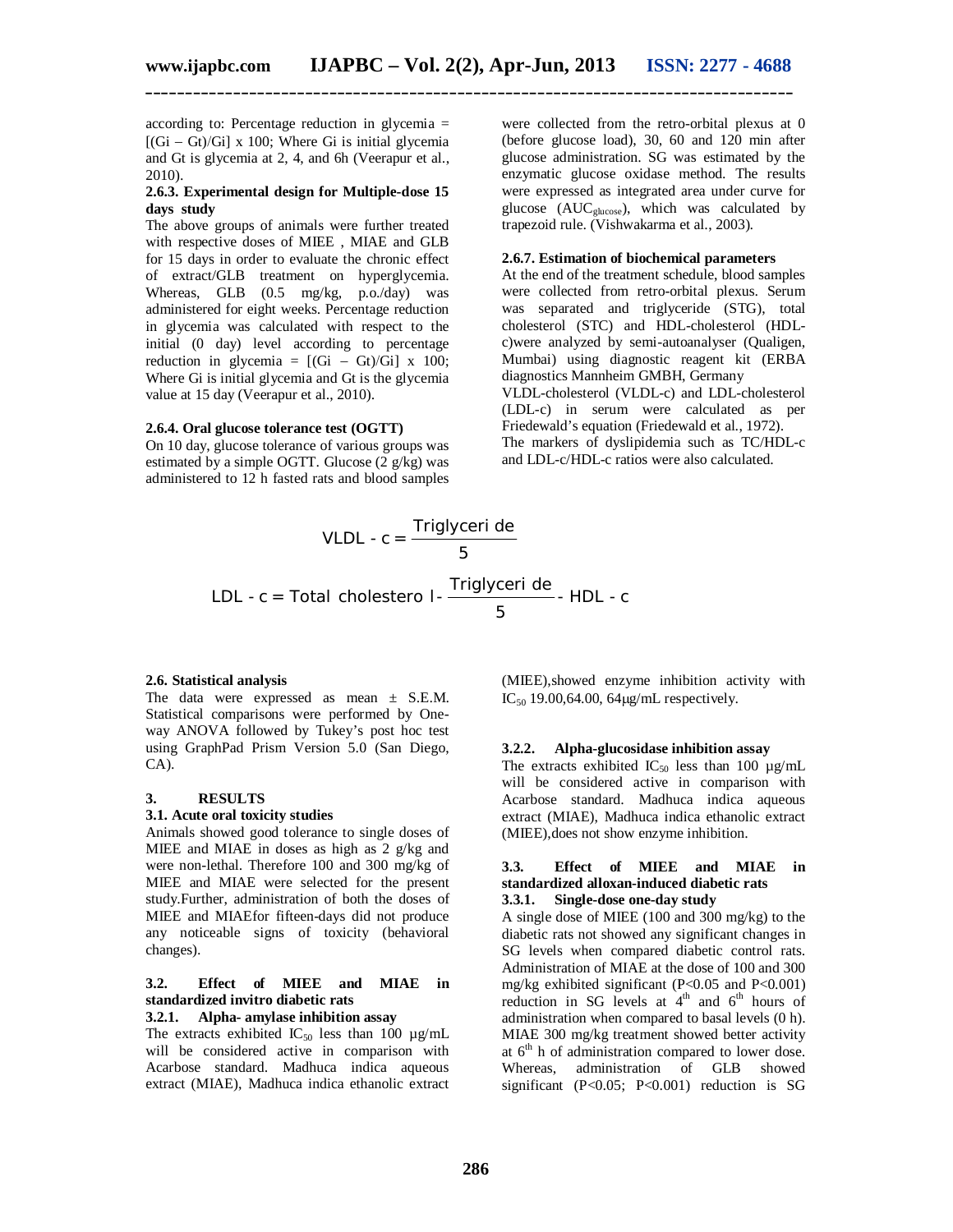levels at all intervals of post GLB treatment when compared to their basal levels (Table.1).

The maximum percent reduction in SG levels was found in MIAE  $300$  mg/kg (at  $6<sup>th</sup>$  h) treated animals were 27.96%. Treatment with MIAE and GLB showed significant  $(P<0.05; P<0.01; P<0.001)$ reduction in SG levels at different time intervals when compared to diabetic control (Fig. 1). These results suggest that MIAE have better antihyperglycemic activity when compared to MIEE in this model.

#### **3.3.2. Multiple-dose 15 day study**

Multiple doses adminstration of MIEE at both the doses for 15 days not produced any significant reduction in SG levels when compared to basal values (0 day) (Table 2). Whereas MIAE at the doses of 100 and 300 mg/kg for 15 days showed significant reduction in SG levels on  $1^{st}$ , 7<sup>th</sup> 15<sup>th</sup> days of administration. The % reduction in glycemia was found to be 20.30%, 25.80% after administration of  $10^{th}$  and  $15^{th}$  days of MIAE 100 mg/kg and 22.12%, 44.60% and 49.78%  $7<sup>th</sup>$ , 10<sup>th</sup> and  $15<sup>th</sup>$  days of MIAE 300 mg/kg treatment when compared to diabetic control and the effect was comparable with GLB. These values suggested that aqueous extract of Madhuca indica(MIAE) showed good antidiabetic activity than ethanolic extract (MIEE) after multiple dose treatment for 15 days in diabetic rats.

# **3.3.3. Oral glucose tolerance test (OGTT)**

Intra gastric administration of glucose (2 g/kg) did not produced significant change in SG level of normal control rats and AUC for the 120 min interval was not altered. The diabetic rats exhibited significant elevation in fasting SG (at 0h) and showed significant impairment in glucose tolerance to exogenously administered glucose compared to normal rats (Fig. 1 A). Treatment with different dose of MIEE (100 & 300 mg/kg), MIAE (100 and 300 mg/kg) and GLB (10 mg/kg) significantly (P<0.001) improved the glucose tolerance (Fig 1A). Further, treatment of MIEE and MIAE exhibited significant (P<0.001) reduction in SG level over the period of 120 min compared to diabetic control group (Fig 1A).

Integrated areas under the glucose curve over 120 min (AUC) of diabetic group was significantly higher (P<0.001) compared to normal control. Treatment with MIEE, MIAE and GLB produced a significantly (P<0.001) decreased AUC compared to diabetic control (Fig1B). Furthermore, estimation of AUC values indicated that, treatment with different doses of MIEE (100 and 300 mg/kg),47.16%, 57.38% respectively, MIAE (100 and 300 mg/kg)53.74%, 65% respectively and GLB (10 mg/kg) 57.20% decrease in SG levels compared to diabetic rats (Fig 1B). In this model both the extract at both the dose levels exhibits

hypoglycemic property to exogenously administered glucose and to reduce the blood sugar level in diabetic rats.

#### **3.4.7. Estimation of Lipid parameter**

STG, STC, VLDL-c and LDL-c levels were significantly (P<0.001) increased whereas HDL-c was (P<0.05) decreased in diabetic rats compared to normal rats. (Table 3). The markers of dyslipidemia such as TC/HDL-c and LDL-c/HDL-c ratios were significantly (P<0.001) elevated in the diabetic group. Both the dose of MIEE and MIAE exhibited significant reduction (P<0.001) in all tested lipid parameters and restoring them to nearnormal values (Table 4) except HDL-c. HDL-c was significantly ( $P<0.05$ ;  $P<0.01$ ) increased.

### **4. DISCUSSION**

The treatment goal of diabetic patients is to maintain near normal levels of glycemic control, in both fasting and post-prandial conditions.Many natural sources have been investigated with respect to suppression of glucose production from the carbohydrates in the gut or glucose absorption from the intestine.<sup>9</sup> Alpha-amylase catalyses the hydrolysis of alpha-1,4-glycosidic linkages of starch, glycogen and various oligosaccharides.Alpha-glucosidase further breaks down the disaccharides to simple sugars, readily available for intestinal absorption. The inhibition of their activity in the digestive tract of humans is considered to be effective tool to control diabetes. In addition, these effects may leads to diminished absorption of monosaccharides. The major outcome of this study reveals that both the extracts of Madhuca indica, have exhibited potent inhibition of alpha-amylase enzyme activity.

Proper standardization and validation of diabetic model is very essential to know whether experimental animals are in type I or type II diabetic or in both conditions. Carefully selection of experimental parameters is handy to know the same. Such experiments will help to elucidate the possible mode of action of test compound.

Administration of MIAE exhibited significant reduction in serum glucose levels in both singledose one day and multiple-dose 15 day study in alloxan-induced diabetic studies. Whereas MIAE showed significant reduction in serum glucose levels in single-dose one day study. These experimental protocols substantiate the antidiabetic activity of title plant.

Exogenously administered glucose (2 g/kg) to diabetic animals exhibited higher glucose levels with increased AUC. These data suggested that these diabetic rats resembling type-I or severe diabetic conditions in which a maximum pancreatic -cell damage occurred. Treatment of MIEE and MIAE exhibited improved glucose tolerance and also increases in insulin levels in response to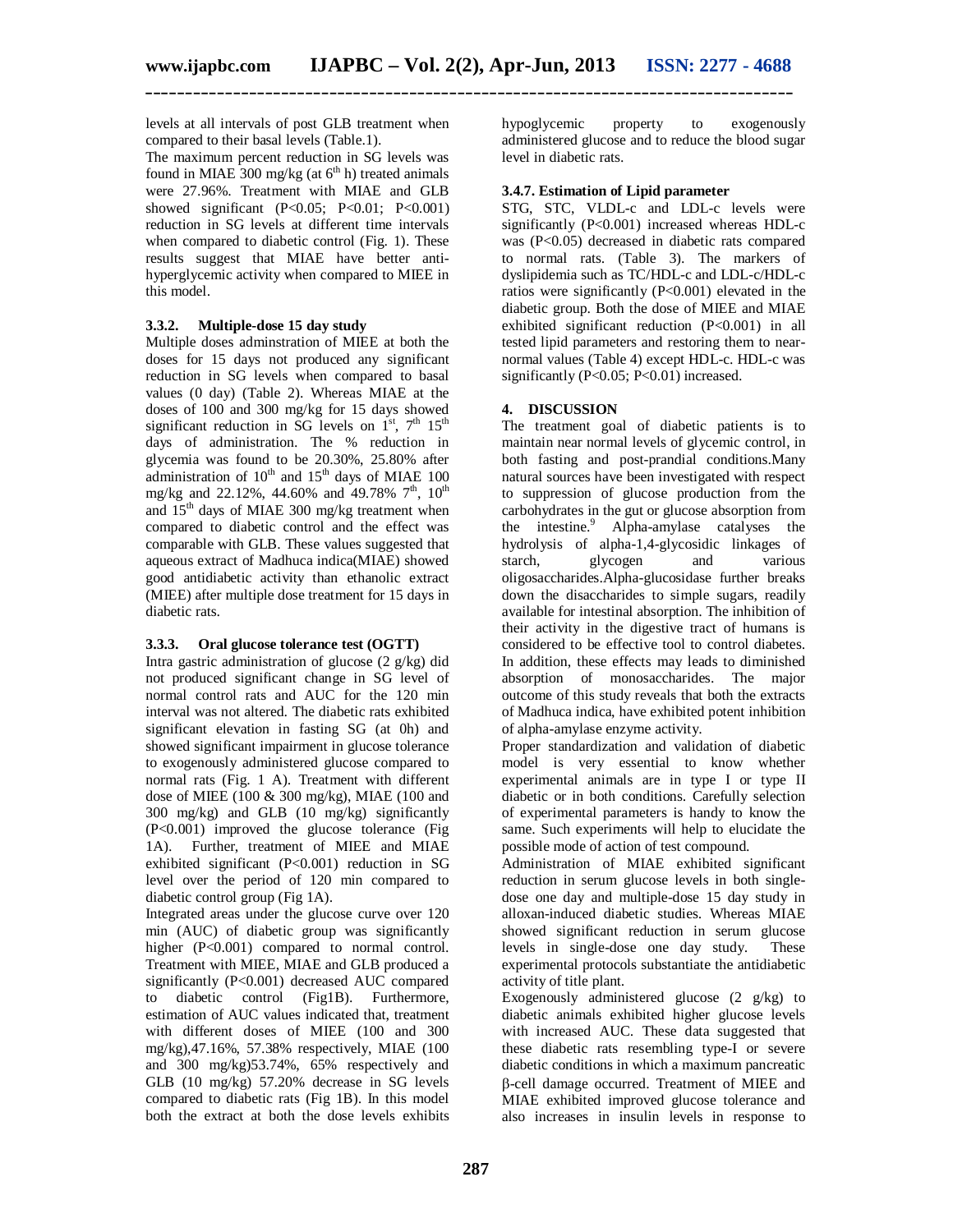exogenously administered glucose. The efficacy of these extracts were comparable to standard glibenclamide, and could be mediated by improving the glycemic control mechanisms and insulin secretion from remnant pancreatic  $\beta$ -cells and/or extra pancreatic pathways may be in act.

DM is often linked with altered lipid metabolism. It is well known that insulin activates enzyme lipoprotein lipase, which hydrolyzes triglyceride under normal condition (Diwanjee et al., 2009). The impairment of insulin secretion results in enhanced metabolism of lipids from the adipose tissue to the plasma (Ananthan et al., 2004). It has been demonstrated that insulin deficiency in diabetes leads to a variety of disruption in metabolic and regulatory processes, which in turn lead to accumulation of lipids (Goldberg, 1981). In the present study, the above-mentioned changes in the lipid profile of diabetic animals were well

documented. Treatment with the MIEE and MIAE resulted in significant attenuation in serum TG, TC, VLDL-c and LDL-c. These effects might partly be due to the insulin stimulatoryeffect of MIEE and MIAE for low secretion of cholesterol biosynthesis enzymes.

#### **5. CONCLUSION**

The present study reports for the first time to our knowledge that *Madhuca indica*aqueous extract possesses more antidiabetic activity than ethanol extract of *Madhuca indica.*Furthermore, it could also result from synergizing action of a combination of other biomarkers acting by interaction with multiple targets of diabetes. Taken together, the present study provides the scientific evidence to justify the traditional value of the title plant.

| <b>Treatment</b>                                                                                                                                                                                                                                               | SG levels [mg/dl]  |                                 |                                 |                                 |  |  |  |  |  |
|----------------------------------------------------------------------------------------------------------------------------------------------------------------------------------------------------------------------------------------------------------------|--------------------|---------------------------------|---------------------------------|---------------------------------|--|--|--|--|--|
| [dose/kg b.w]                                                                                                                                                                                                                                                  | 0h                 | 2 <sub>h</sub><br>4h            |                                 | 6h                              |  |  |  |  |  |
| Normal                                                                                                                                                                                                                                                         | $90.04 \pm 4.52$   | $89.14 \pm 4.73$                | $87.94 \pm 4.24$                | $87.96 \pm 3.34$                |  |  |  |  |  |
| control                                                                                                                                                                                                                                                        |                    | (0.99)                          | (2.33)                          | (2.31)                          |  |  |  |  |  |
| Diabetic                                                                                                                                                                                                                                                       | $311.30 \pm 8.66$  | $310.68 \pm 11.65$              | 301.86±11.58                    | $300.38 \pm 8.09$               |  |  |  |  |  |
| Control (DC)                                                                                                                                                                                                                                                   |                    | (0.19)                          | (3.03)                          | (3.50)                          |  |  |  |  |  |
| $DC+MIEE$                                                                                                                                                                                                                                                      | 297.90±23.41       | $284.92 \pm 19.56$              | $291.44 \pm 26.88$              | $284.84 \pm 27.61$              |  |  |  |  |  |
| [ $100 \text{ mg/kg}$ ]                                                                                                                                                                                                                                        |                    | (4.37)                          | (2.16)                          | (4.38)                          |  |  |  |  |  |
| $DC+MIEE$                                                                                                                                                                                                                                                      | $292.40 \pm 25.03$ | $277.28 \pm 28.75$              | $270.28 \pm 27.09$              | $267.10 \pm 26.18$              |  |  |  |  |  |
| [300 mg/ $kgl$ ]                                                                                                                                                                                                                                               |                    | (5.17)                          | (7.56)                          | (8.65)                          |  |  |  |  |  |
| DC+MIAE                                                                                                                                                                                                                                                        | $303.10 \pm 11.93$ | 288.36±9.54                     | $254.12 \pm 11.67$ <sup>a</sup> | $243.80 \pm 12.80^b$            |  |  |  |  |  |
| $[100 \text{ mg/kg}]$                                                                                                                                                                                                                                          |                    | (4.72)                          | (16.24)                         | (19.56)                         |  |  |  |  |  |
| DC+MIAE                                                                                                                                                                                                                                                        | $303.38 \pm 21.86$ | $286.04 \pm 19.49$              | $263.58 \pm 14.51^a$            | $215.66\pm14.36^{\mathrm{b}}$   |  |  |  |  |  |
| [300 mg/kg]                                                                                                                                                                                                                                                    |                    | (5.71)                          | (12.58)                         | (27.96)                         |  |  |  |  |  |
| $DC + GLB$                                                                                                                                                                                                                                                     | $330.72 \pm 31.98$ | $268.70 \pm 29.92$ <sup>a</sup> | $214.52 \pm 16.46$ °            | $143.18 \pm 13.25$ <sup>c</sup> |  |  |  |  |  |
| $[10 \text{ mg/kg}]$                                                                                                                                                                                                                                           |                    | (19.04)                         | (34.48)                         | (54.42)                         |  |  |  |  |  |
| Each value represents Mean ± S.E.M., n=6. Values in parentheses indicate Percent reduction in glycemia and<br>${}^cP<0.001$ , ${}^bP<0.01$ and ${}^dP<0.05$ compared to basal values [0 hr] of the same group. One-way ANOVA followed<br>by Tukey's post test. |                    |                                 |                                 |                                 |  |  |  |  |  |

**Table 1: Effect of MIEE and MIAE on SG levels in Alloxan-induced diabetic rats [Single-dose one-day study]**

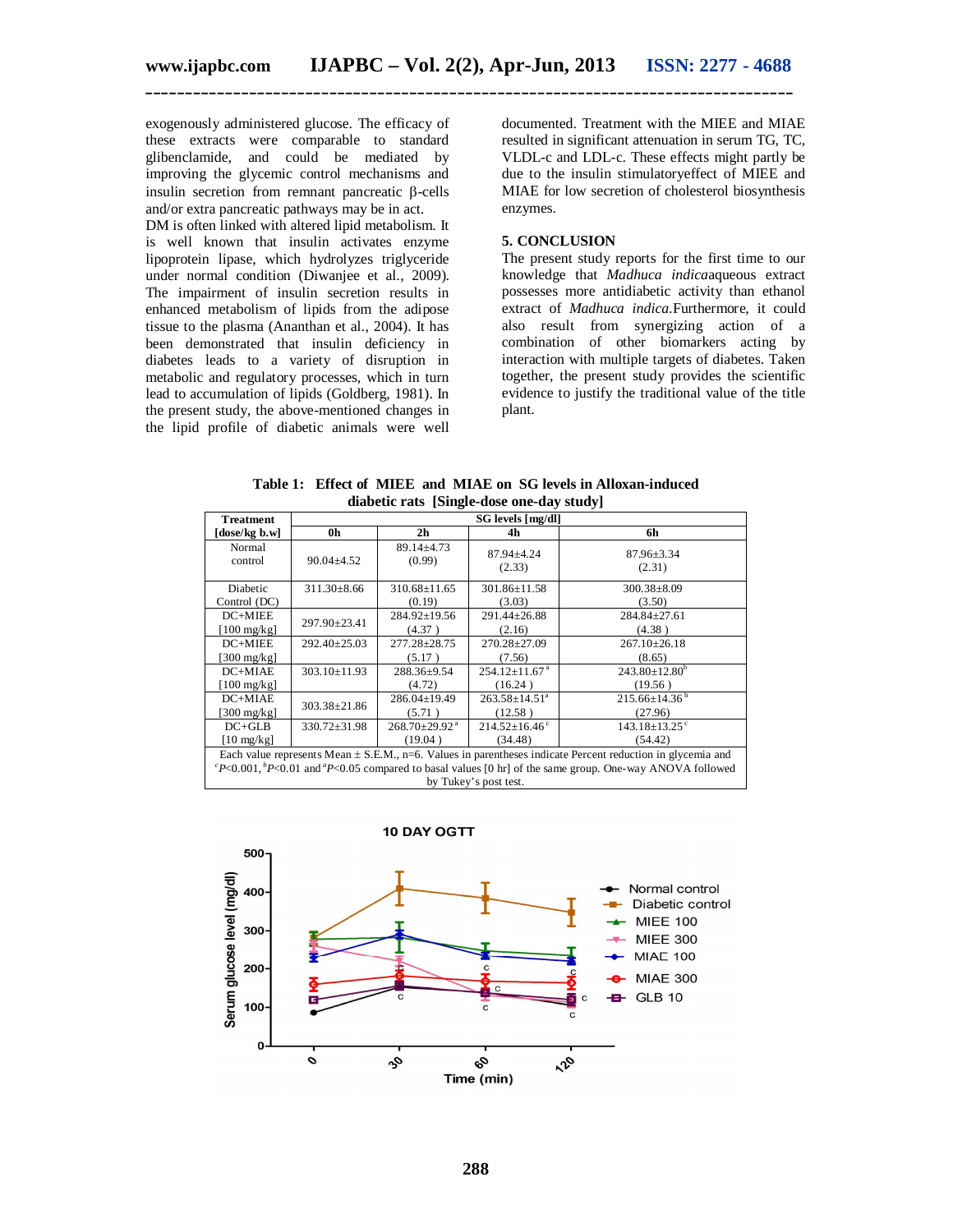

**\_\_\_\_\_\_\_\_\_\_\_\_\_\_\_\_\_\_\_\_\_\_\_\_\_\_\_\_\_\_\_\_\_\_\_\_\_\_\_\_\_\_\_\_\_\_\_\_\_\_\_\_\_\_\_\_\_\_\_\_\_\_\_\_\_\_\_\_\_\_\_\_\_\_\_\_\_\_\_\_\_**

**Fig. 1: Effect of MIEE and MIAE on glucose tolerance in fasted diabetic rats. [A] SG levels were measured prior to, and after p.o. administration of glucose alone (2 g/kg body weight), or in combination with MIEE, MIAE or GLB. [B] Area under curve for glucose (AUCglucose) values for 0-120 min post glucose load. Data represent the mean S.E.M., for 6 rats** *<sup>c</sup>P* **< 0.001 as compared with normal rats (one way ANOVA followed by Tukey's post-test).**

| $\frac{1}{2}$                                                                                                              |                    |                      |                                 |                                 |  |  |  |  |  |
|----------------------------------------------------------------------------------------------------------------------------|--------------------|----------------------|---------------------------------|---------------------------------|--|--|--|--|--|
| <b>Treatment</b>                                                                                                           | SG levels [mg/dl]  |                      |                                 |                                 |  |  |  |  |  |
| [dose/kg b.w]                                                                                                              | Day 0              | Day 7                | Day 10                          | <b>Day 15</b>                   |  |  |  |  |  |
| Normal                                                                                                                     | $90.04 \pm 4.52$   | $87.47 \pm 2.17$     | $87.20 \pm 1.73$                | $86.72 \pm 2.33$                |  |  |  |  |  |
| Control                                                                                                                    |                    | (2.85)               | (3.15)                          | (3.68)                          |  |  |  |  |  |
| Diabetic                                                                                                                   | $311.30 \pm 8.66$  | $308.90 \pm 7.96$    | $306.14 \pm 6.17$               | $303.88 \pm 7.35$               |  |  |  |  |  |
| Control (DC)                                                                                                               |                    | (0.72)               | (1.67)                          | (3.99)                          |  |  |  |  |  |
| $DC+MIEE$                                                                                                                  | 297.90±23.41       | 286.38±21.32         | $275.50 \pm 19.51$              | $273.86 \pm 18.61$              |  |  |  |  |  |
| $[100 \text{ mg/kg}]$                                                                                                      |                    | (3.74)               | (7.28)                          | (7.73)                          |  |  |  |  |  |
|                                                                                                                            |                    |                      |                                 |                                 |  |  |  |  |  |
| DC+ MIEE                                                                                                                   |                    | $276.78 \pm 23.26$   | $258.10 \pm 22.40$              | $255.66 \pm 16.58$              |  |  |  |  |  |
| [300 mg/kg]                                                                                                                | $292.40 \pm 25.03$ | (5.30)               | (11.73)                         | (11.71)                         |  |  |  |  |  |
| $DC+MIAE$                                                                                                                  | $303.10 \pm 11.93$ | $262.74 \pm 14.99$   | $241.86 \pm 14.67$ <sup>a</sup> | $223.94 \pm 11.27$ <sup>a</sup> |  |  |  |  |  |
| $[100 \text{ mg/kg}]$                                                                                                      |                    | (13.51)              | (20.30)                         | (25.80)                         |  |  |  |  |  |
| DC+ MIAE                                                                                                                   | $303.38 \pm 21.86$ | $233.20 \pm 11.21^a$ | $163.00 \pm 15.47$ <sup>c</sup> | $148.54 \pm 17.65$ <sup>c</sup> |  |  |  |  |  |
| [300 mg/kg]                                                                                                                |                    | (22.12)              | (44.60)                         | (49.78)                         |  |  |  |  |  |
| $DC+GLB$                                                                                                                   | $330.72 \pm 31.98$ | $150.32 \pm 10.19$ ° | $141.64 \pm 14.44$ °            | $95.12{\pm}4.93^{\circ}$        |  |  |  |  |  |
| $[10 \text{ mg/kg}]$                                                                                                       |                    | (52.19)              | (54.62)                         | (69.57)                         |  |  |  |  |  |
| Each value represents Mean $\pm$ S.E.M., n=6. Values in parentheses indicate Percent reduction in glycemia and             |                    |                      |                                 |                                 |  |  |  |  |  |
| ${}^cP<0.001$ , ${}^bP<0.01$ and ${}^aP<0.05$ compared to basal values [0 hr] of the same group. One-way ANOVA followed by |                    |                      |                                 |                                 |  |  |  |  |  |
| Tukey's post test.                                                                                                         |                    |                      |                                 |                                 |  |  |  |  |  |

**Table 2: Effect of MIEE and MIAE on SG levels in alloxan-induced diabetic rats [Multiple-dose study]**

**Table 3: Effect of different doses of MIEE and MIAE in lipid profile in alloxan-induced diabetic ratsrats model [multiple dose-fifteen day study]**

| Serum parameter                                                                                                                                                                                     | Normal<br>Control | <b>Diabetic</b><br>Control    | <b>MIEE</b><br>$100 \text{ mg/kg}$ | <b>MIEE</b><br>$300 \text{ mg/kg}$ | <b>MIAE</b><br>$100 \text{ mg/kg}$ | <b>MIAE</b><br>$300 \text{ mg/kg}$ | <b>GLB</b><br>$10 \text{ mg/kg}$ |  |  |  |
|-----------------------------------------------------------------------------------------------------------------------------------------------------------------------------------------------------|-------------------|-------------------------------|------------------------------------|------------------------------------|------------------------------------|------------------------------------|----------------------------------|--|--|--|
| <b>FBS</b>                                                                                                                                                                                          | $89.72 \pm 2.33$  | $306.88 \pm 7.35$ °           | $223.94 \pm 18.61$ <sup>d</sup>    | $255.66 \pm 16.58$                 | $223.94 \pm 11.27$ <sup>d</sup>    | $148.54 \pm 17.65$ <sup>d</sup>    | $95.12 \pm 4.93$ <sup>t</sup>    |  |  |  |
| $STC$ (mg/dl)                                                                                                                                                                                       | $69.46 \pm 1.25$  | $115.84 \pm 7.07$ °           | $95.42 \pm 4.34$ <sup>e</sup>      | $81.6 \pm 2.94^e$                  | $75 \pm 0.78$ <sup>e</sup>         | $75.54 \pm 1.6^e$                  | $71.12 \pm 3.63$ <sup>t</sup>    |  |  |  |
| $STG$ (mg/dl)                                                                                                                                                                                       | $72.96 \pm 1.18$  | $138.36 \pm 8.56$ c           | $95.12 \pm 4.21$ <sup>d</sup>      | $96.62 \pm 5.04$ <sup>e</sup>      | $80.02 \pm 1.02^{\circ}$           | $76 \pm 2.38$ <sup>t</sup>         | $72\pm3.21$ <sup>t</sup>         |  |  |  |
| $HDL-C$ (mg/dl)                                                                                                                                                                                     | $26.46 \pm 0.82$  | $16.26 \pm 0.72$ <sup>c</sup> | $18.56 \pm 0.25$ <sup>e</sup>      | $19.44 \pm 1.01$ <sup>d</sup>      | $24.7 \pm 1.73$ <sup>t</sup>       | $23.08 \pm 0.46$ <sup>t</sup>      | $24.52 \pm 0.90^{\text{t}}$      |  |  |  |
| $VLDL-C$ (mg/dl)                                                                                                                                                                                    | $14.59 \pm 0.24$  | $27.67 \pm 0.77$ °            | $19.02 \pm 0.84$ <sup>e</sup>      | $19.32 \pm 1.01^{\circ}$           | $16.00 \pm 0.20^e$                 | $15.2 \pm 0.48^e$                  | $14.4 \pm 0.29$ <sup>t</sup>     |  |  |  |
| $LDL-C$ (mg/dl)                                                                                                                                                                                     | $28.48 \pm 0.87$  | $71.90\pm3.69$ <sup>c</sup>   | $57.83 \pm 4.84$ <sup>d</sup>      | $42.83 \pm 3.39$ <sup>d</sup>      | $34.296 \pm 2.19^e$                | $33.26 \pm 2.23$ <sup>t</sup>      | $32.2 \pm 2.43$ <sup>f</sup>     |  |  |  |
| TC/HDL-c ratio                                                                                                                                                                                      | $2.6 \pm 0.06$    | $7.1 \pm 0.33$ °              | $5.13 \pm 0.21$ <sup>d</sup>       | $4.25 \pm 0.33^{\circ}$            | $3.101 \pm 0.24$ <sup>e</sup>      | $3.10\pm0.12^e$                    | $2.97 \pm 0.16^{\text{t}}$       |  |  |  |
| LDL-c/HDL-c ratio                                                                                                                                                                                   | $1.07 \pm 0.04$   | $4.44 \pm 0.30$ <sup>c</sup>  | $3.1 \pm 0.25$ <sup>d</sup>        | $2.24 \pm 0.26$ <sup>d</sup>       | $1.43 \pm 0.19^e$                  | $1.4 \pm 0.12$ <sup>f</sup>        | $1.33 \pm 0.14$ <sup>t</sup>     |  |  |  |
| Each value represent Mean± S.E.M (n=5). ${}^{\circ}P<0.001$ compared to normal control and ${}^{\text{d}}P<0.05$ ; ${}^{\circ}P<0.01$ ; ${}^{\circ}P<0.001$ when compared withdiabetic control. One |                   |                               |                                    |                                    |                                    |                                    |                                  |  |  |  |
| way ANOVA followed by Tukey's post test                                                                                                                                                             |                   |                               |                                    |                                    |                                    |                                    |                                  |  |  |  |